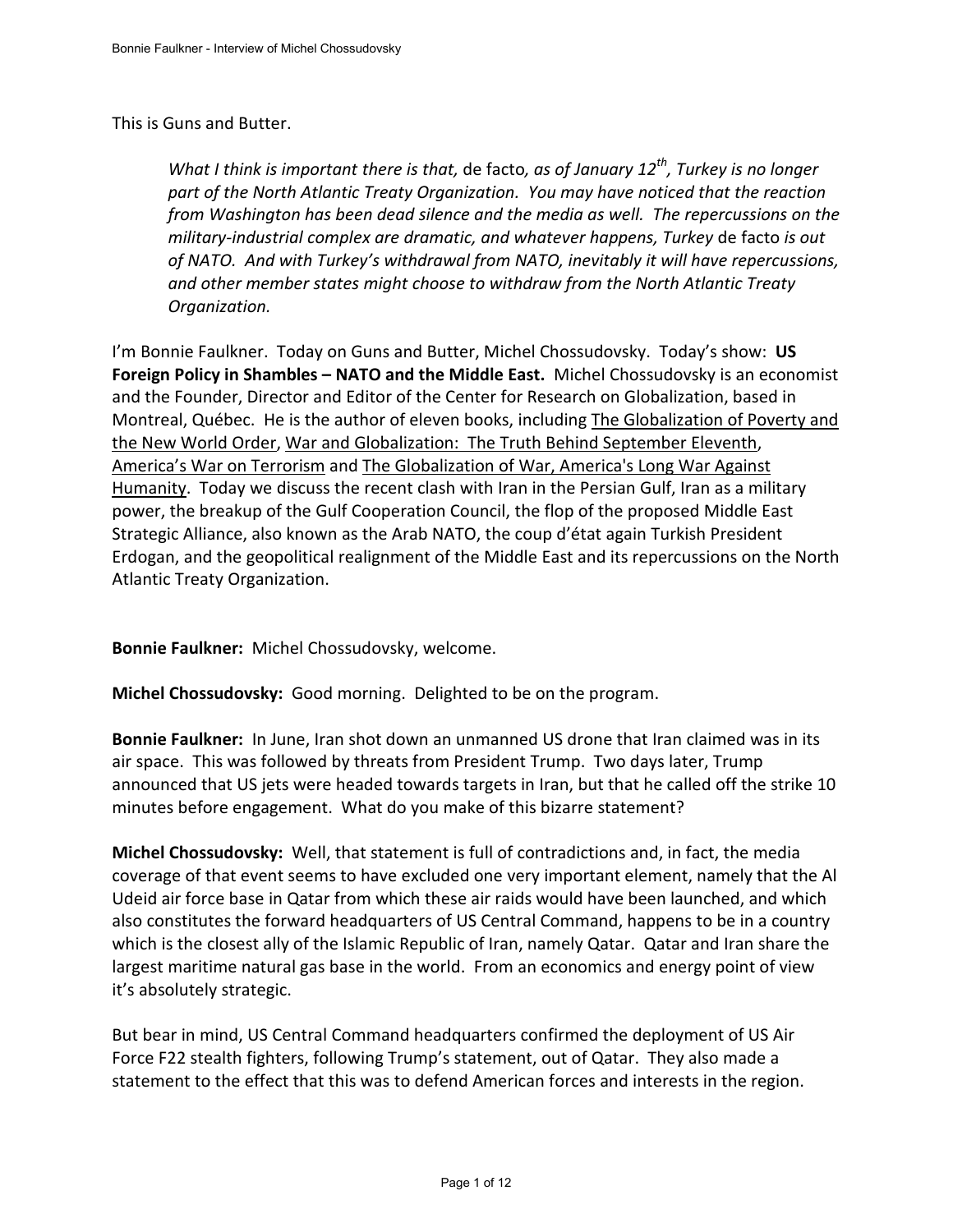Now, how is it that US foreign policy architects didn't take the trouble to verify that this particular military base, which is technically the property of Qatar, which is an emirate, and which is most probably one of the largest air force operations on the planet—I'm quoting *The Washington Times*. Now, US Central Command's forward Middle East headquarters is located in enemy territory. Now, either people are absolutely stupid in the State Department or the Pentagon or they simply know well in advance that they can't do this. That location is not appropriate because it's a country which is swarming with Iranian business people, security personnel, the Russians and the Chinese are there. Qatar is no longer under the helm of Saudi Arabia. It has declared its alliance with Iran. And then, ironically, the Atlantic Council, which is a think tank closely tied both to the Pentagon and NATO, has confirmed that Qatar is now firmly allied with both Iran and Turkey. You can't really go around that. So what is it? Sloppy military planning, sloppy US foreign policy, sloppy intelligence?

I personally believe that there was never a plan to launch a war against Iran from that forward US Central Command headquarters in enemy territory. It's an impossibility. But there are other elements beside that. There's the whole structure of US military alliances which is in such a mess that a conventional theater war against Iran is virtually impossible.

**Bonnie Faulkner:** In your most recent article, *A Major Conventional War Against Iran Is an Impossibility; Crisis Within the US Command Structure*, you explore two crucial areas that make a US attack on Iran not a winning strategy, i.e., Iran's military power and the evolving structure of military alliances. First of all, how do you assess Iran as a military power?

**Michel Chossudovsky:** Iran has advanced capabilities and it also has very large ground forces. It's a country of 90 million people. We're not dealing with an Iraq 2003 situation where the country had already been destroyed. We're dealing with a country which has advanced capabilities, in many regards comparable to those of Turkey, and which has some very powerful allies. Iran is allied with Russia; we know that. Now, I don't think that Russia will intervene, but the S-400 which has recently been delivered to Turkey is now slated to be delivered to Iran. This is also something which military analysts and the Western media failed to address.

If you go back to 2003, when Donald Rumsfeld formulated a blitzkrieg directed against the Islamic Republic of Iran—well, there was a plan back in 2003 in the wake of the Iraq war and going on to 2005, and they had what they called an encirclement of Iran. Now, when they say encirclement of Iran, that means that neighboring countries are proxies of the United States. They will take orders, they're linked to NATO and so on.

But even then, the national security advice was to postpone that war. The conditions for waging the war in 2003-2005 were there and they favored the United States. But even there they hesitated precisely because Iran had missile capabilities, extensive ground forces, and despite the encirclement they postponed that military operation. There are various scenarios which were formulated.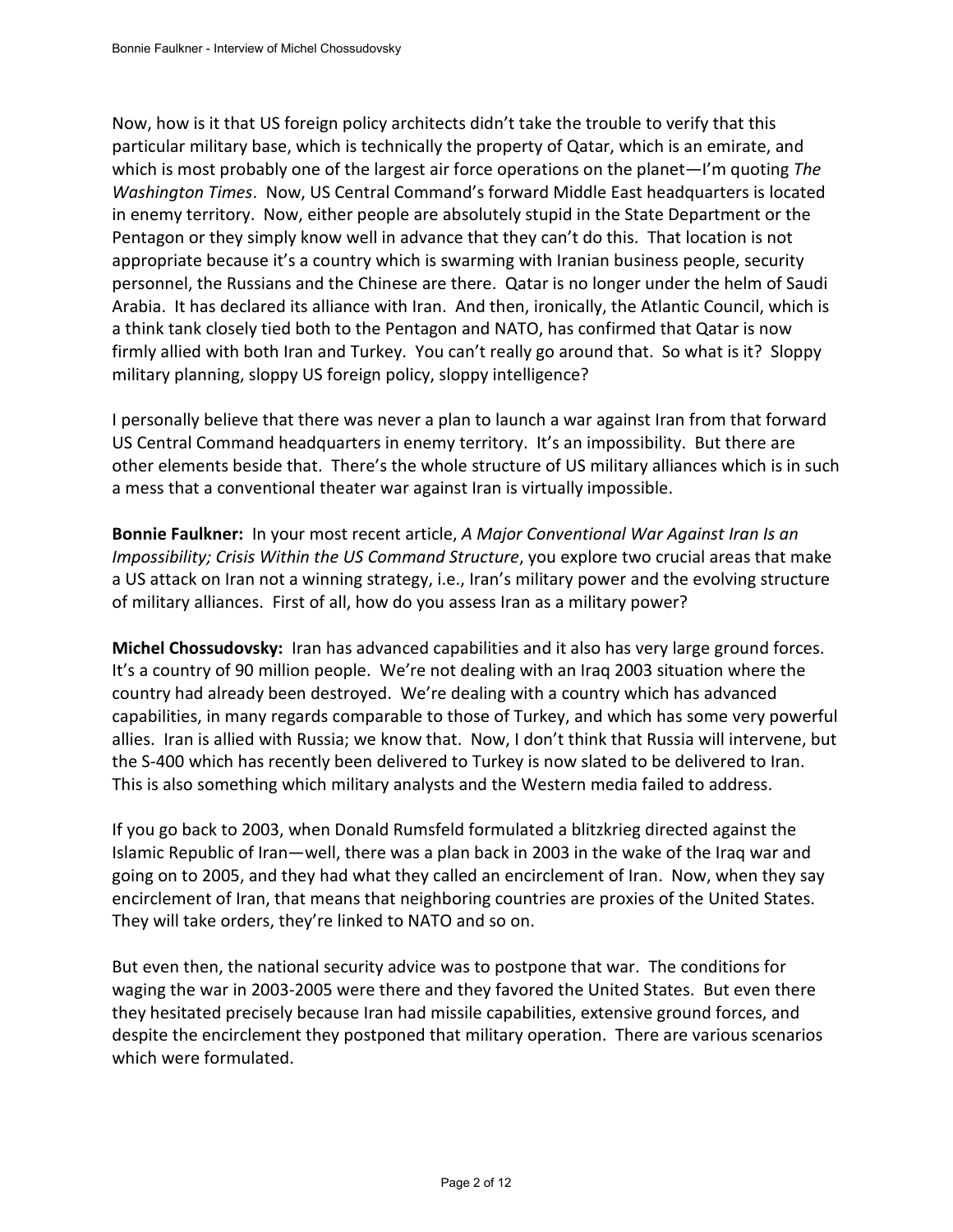But today, let's look at the geography or the geopolitics of that region. Turkey has a border with Iran and Turkey is the heavyweight in NATO. Turkey now has excellent relations with its neighboring country; it's not a formal military alliance but they are on very good terms. And Turkey now has signified to the United States, you won't be able to wage a war against Iran from Turkish territory, either in terms of ground forces or air forces, etc.

But if you look at the map, there's not a single country there on which the United States can rely to help them, including Iraq. The Iraqi government has said no, we will not allow for the movement of US forces in Iraq towards the Iranian border.

Now, the other pivot there is Pakistan. As we recall some several years back Pakistan was the staunch ally of the United States. It's no longer the staunch ally of the United States; it's the staunch ally of China. The United States will not be able to rely on Pakistan in a war directed against Iran. They've lost Pakistan. Pakistan is no longer a military ally.

Then you have several of the former Soviet republics, which had partnership agreements with NATO, good bilateral relations with the United States. I'm thinking of Azerbaijan. Well, just last December, Iran and Azerbaijan signed military cooperation agreements, and that means that the United States cannot rely on Azerbaijan. Similarly, it can't rely on Turkmenistan. It's impossible to wage a war out of Afghanistan because the Taliban are keeping a large part of the national territory. So a ground war is an impossibility and a sort of traditional air war, I think, is also an impossibility because there are questions of air space. And we know that the United States relies heavily on its allies to do the dirty work.

Then, of course, there's Saudi Arabia and the Gulf states, and the Gulf Cooperation Council, the GCC, is split down the middle with Qatar, Oman and Kuwait in favor of normalizing relations with Iran, and in the case of Qatar it goes beyond that. But can the United States rely on Kuwait and Oman? In no way. Oman has very good relations with Iran on the one hand, and it also controls the entry to the Strait of Hormuz from the Gulf of Oman into the Persian Gulf. If you look at the geography, well, of course, Pakistan controls part of the Arabian Sea, and if you look at naval access to US military facilities in the Persian Gulf it's not an easy task; you still have to go in and out, and you're going in and out either through Iranian territorial waters or through those of Oman. And now with the split down the middle of that Gulf Cooperation Council, you have several of those countries, emirates, which are strategically favoring Iran instead of the United States. And there's a whole geopolitical dimension to that, because for instance the United States has military bases in Kuwait, it has military bases in Bahrain and then, of course, as I mentioned earlier it has military bases in Qatar, which is aligned with the Iran. So it's very difficult for them to wage a naval operation when the Gulf Cooperation Council, which of course is a US project initially, is in crisis.

Another element is that just about a couple of months back, the United States had sponsored what was called the Arab NATO, it was a middle East strategic alliance and it was supposed to be inaugurated in Riyadh, Saudi Arabia. It really never got off the ground because this was a project to integrate the Gulf Cooperation Council with two other countries, which were Jordan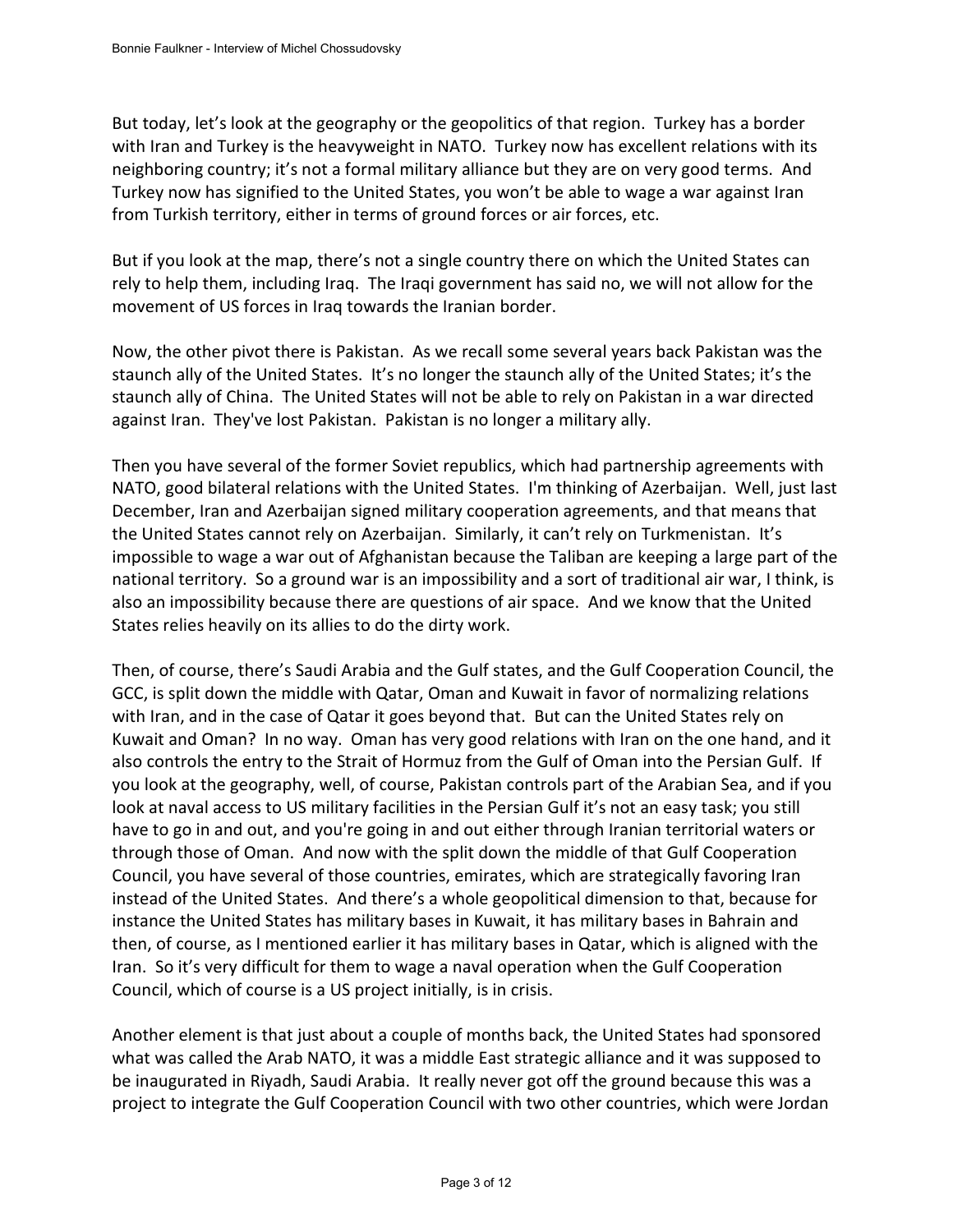and Egypt. Now, Egypt decided to drop out and, in fact, they boycotted this meeting, which was held in Riyadh and Trump was there. That was his second visit to Saudi Arabia. Earlier he had gone in 2017. And in 2017 they actually launched the Arab NATO and what it actually resulted in was the rupture of the Gulf Cooperation Council and now this Arab NATO virtually is defunct; it's not working. There's no body of countries, maybe with the exception of the Emirates and Saudi Arabia, that whole region now is shifting. At least either it's becoming neutral and normalizing its relations with Iran or it's in the case of Qatar, it's an actual ally of Iran.

So it's a big mess. The structural alliances is disrupted, and then the question is, how do you wage a war if you don't have allies?

**Bonnie Faulkner:** With regard to the evolving structure of military alliances, in May of 2017 the Gulf Cooperation Council—that is Saudi Arabia, Kuwait, United Arab Emirates, Qatar, Bahrain and Oman—split apart. What happened?

**Michel Chossudovsky:** This is a very complex issue. There was a meeting which took place in Riyadh when Trump first came to Riyadh. I think it was on the  $21^{st}$  of May. On the  $21^{st}$  of May 2017 there was what was called a US Islamic Summit took place. Again, the media never really looks at the chronology of these important events and inter-relationships. But what happened on the  $21<sup>st</sup>$  of May 2017 with the approval of US officials was the endorsement of a proposed Middle East strategic alliance, which was composed of Egypt, Jordan, the six nations of the GCC, namely Saudi Arabia, the UAE, the Emirates, Bahrain, Kuwait, Qatar, and Oman and yes, as I said, Egypt and Jordan are also included.

So that all in all that Arab NATO was supposed to be an alliance of eight countries, which would then have the mandate, and that mandate was explicit. It was essentially to confront Iran or to confront Iranian influence in the Middle East.

Now, what happened is that two days later, on May 23, 2017 Saudi Arabia ordered a blockade and embargo of Qatar, following alleged statements that the emir of Qatar was supporting Iran, and I think that statement is correct. Qatar was aligning itself with Iran and essentially they most probably at the meeting on May  $21<sup>st</sup>$  — they had decided to exclude Qatar from the Arab NATO. I think that was the scenario. We go ahead with Arab NATO ceremoniously adopted on the 21<sup>st</sup> of May knowing that one of the member states of the GCC was sleeping with the enemy, namely Iran, and then two days later embargo. It was an act of war. It was an embargo cutting off of borders, cutting of naval and sea routes and essentially isolating Qatar.

But what happened was not what they wanted to happen. What they wanted was to go from GCC with six member states to GCC with five member states and what happened is that this triggered a crisis within the GCC, with Kuwait and Oman siding with Qatar so that the GCC was split down the middle. And as a consequence, the Arab NATO, which was conceived on the  $21<sup>st</sup>$ of May with eight members, went down to five and then subsequently what happened is that Egypt withdrew and essentially you've only got about four countries now, which are part of the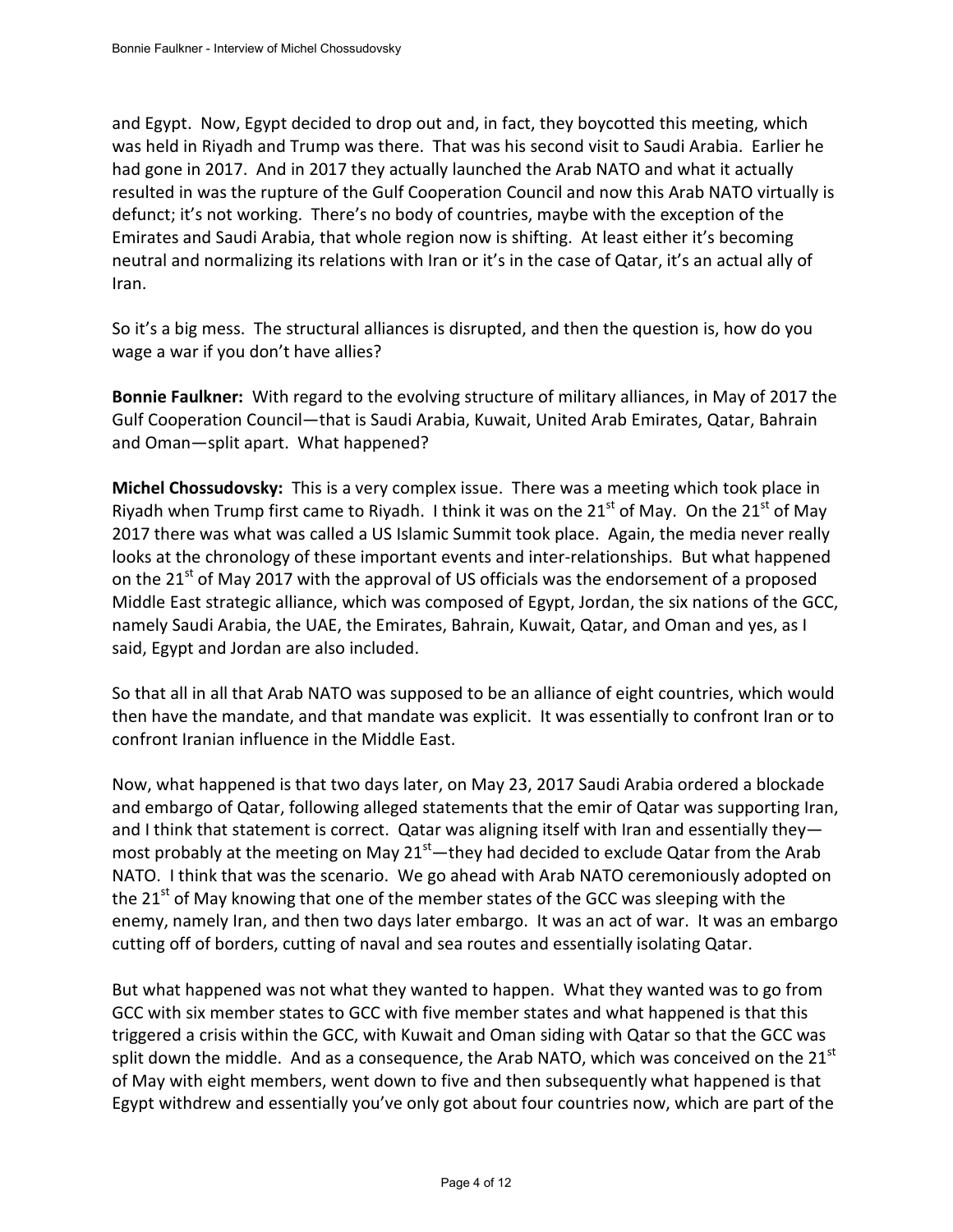core of that Arab NATO, which are essentially Saudi Arabia, the Emirates, Bahrain and Jordan. There are four countries which are firmly behind it. Again, that's a flop; in other words, the United States, the Trump administration, has virtually lost its GCC alliance in the Middle East. And not only that; it has its Central Command headquarter forward base in enemy territory. I give them a C-minus as far as foreign policy is concerned.

**Bonnie Faulkner:** Since Qatar and Iran have joint ownership of the world's largest maritime gas fields, they needed to be in alliance with one another, it seems to me. What do you think was behind Saudi Arabia's blockade of Qatar? Did Saudi Arabia want the Maritime gas fields or was it simply that Saudi Arabia insisted on the isolation of Iran?

**Michel Chossudovsky:** I think the main objective was to exclude Qatar form Arab NATO and create conditions, perhaps divisions within Qatar. I think the first short-run objective was that. They considered that one of the members of the GCC was sleeping with the enemy and they also indicated very firmly, you can come back into the GCC and so on and resolve relations, but then you have to really give up your relationship with Iran, which they'll never do.

Because first of all that partnership in the North gas fields, it's joint ownership, north and south gas fields. It has a territorial division, with regard to Maritime rights, but this is a joint venture. It's ownership is common to two countries and that's very important. So for them to abandon that, particularly after the embargo, is very unlikely right now.

I've been to Qatar several times since the May  $17<sup>th</sup>$  occurrence and I can say, first of all, public opinion is very anti-Saudi, even though they have proximity in cultural terms and they have Qataris living in Saudi Arabia. But the way this was handled was so brutal it's unlikely that Qatar will ever go back into an alliance with Saudi Arabia.

So it's Saudi Arabia which is being isolated; it's not Qatar and it's certainly not Iran. Iran has gained several of America's staunch allies. It has gained Qatar. It has also gained Oman and Kuwait, not to say that these are countries which are allied strategically with Iran but they entertain good relations. And then if you look at it more broadly, Iran has good relations with Azerbaijan, it has good relations with Turkey, it has good relations with Iraq and, of course, it has excellent relations with Pakistan. And that's important because the whole issue of Balochistan, where there's a separatist movement. The Balochs are both in Iran and in Pakistan. Also, there's been a shift and it's very much due to the fact that the two governments are now collaborating.

So there we are. And Egypt, of course, which is a powerful country in the Middle East, has signified that it will not join an alliance which is directed against Iran. Not to say that the two countries have good relations, but they have normal relations, Iran and Egypt. But Egypt is not going to join a US project directed against Iran.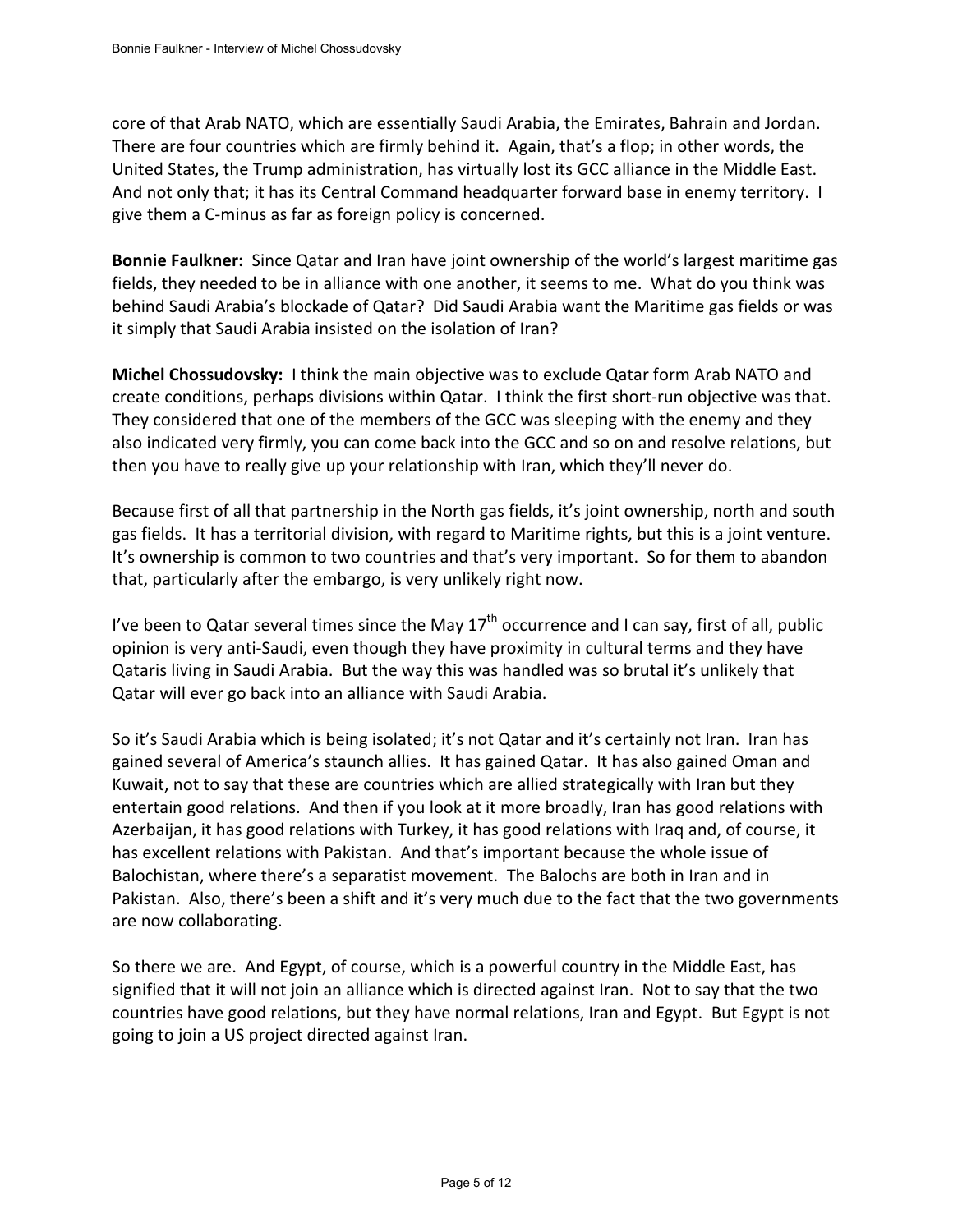**Bonnie Faulkner:** Since the Al Udeid base near Doha, Qatar is America's largest military base in the Middle East, why would the US or President Trump support a land, air and sea blockade of Qatar?

**Michel Chossudovsky:** Well, *de facto* they're supporting the land, air and sea blockade because they're supporting Saudi Arabia, but there's still trade relations and there's a military cooperation agreement. In fact, the US attitude is rather weird, because they have signed a new military cooperation agreement with Qatar and they are acting as if nothing has happened. They have signed with Qatar a bilateral agreement, but they have not raised the fact that Qatar is sleeping with the enemy or has relations. They haven't imposed any kind of conditions on Qatar with regard to their relations with Iran. And Trump met the emir of Qatar at the United Nations General Assembly two years ago in October 2017.

You see it's a very contradictory type of relationship. They don't want to say, we're moving out of Qatar and putting our central command headquarters somewhere else; they're not intimating that they're doing that. Some of the command structures have been moved, inevitably, and again, central command operates out of Florida, but the forward base in the Middle East is crucial.

The thing is, I think that Washington does not want to take on decisions of a controversial nature which would more or less reveal that Qatar is playing a double role. It's hosting a US military facility and at the same time it has very good relations with the enemy. So that's the situation.

And mind you that kind of attitude is unfolding with regard to Turkey's recent acquisition of the S-400 air defense system from Russia, which *de facto* means that Russia—we've known this for years, but Russia and Turkey are now military allies because the air defense system requires military cooperation at a high level. You're not just selling equipment; you are cooperating in terms of training, you are consulting one another, there's a whole geopolitics behind it and what I think is important there is that *de facto* as of January 12<sup>th</sup>, Turkey is no longer part of the North Atlantic Treaty Organization.

Now, you may have noticed that the reaction from Washington has been dead silence and the media as well. They say, "Well, there are sanctions if you do it and we will exclude you from the F-35 jet fighter program, which is a NATO program." The repercussions on the militaryindustrial complex are dramatic, because we're seeing now the competition between Russia and the United States with regard to the sale of weapons, so it's billion and billions of dollars of revenue which are at stake.

But at the moment, I don't think the United States is saying, "Turkey, get the hell out of NATO." They're not going to say that, but what is possible is that Turkey will say, "We are withdrawing from NATO," and whatever happens, Turkey *de facto* is out of NATO. Now, if let's say more from a narrative point of view and public relations we still want Turkey to stay in NATO, not to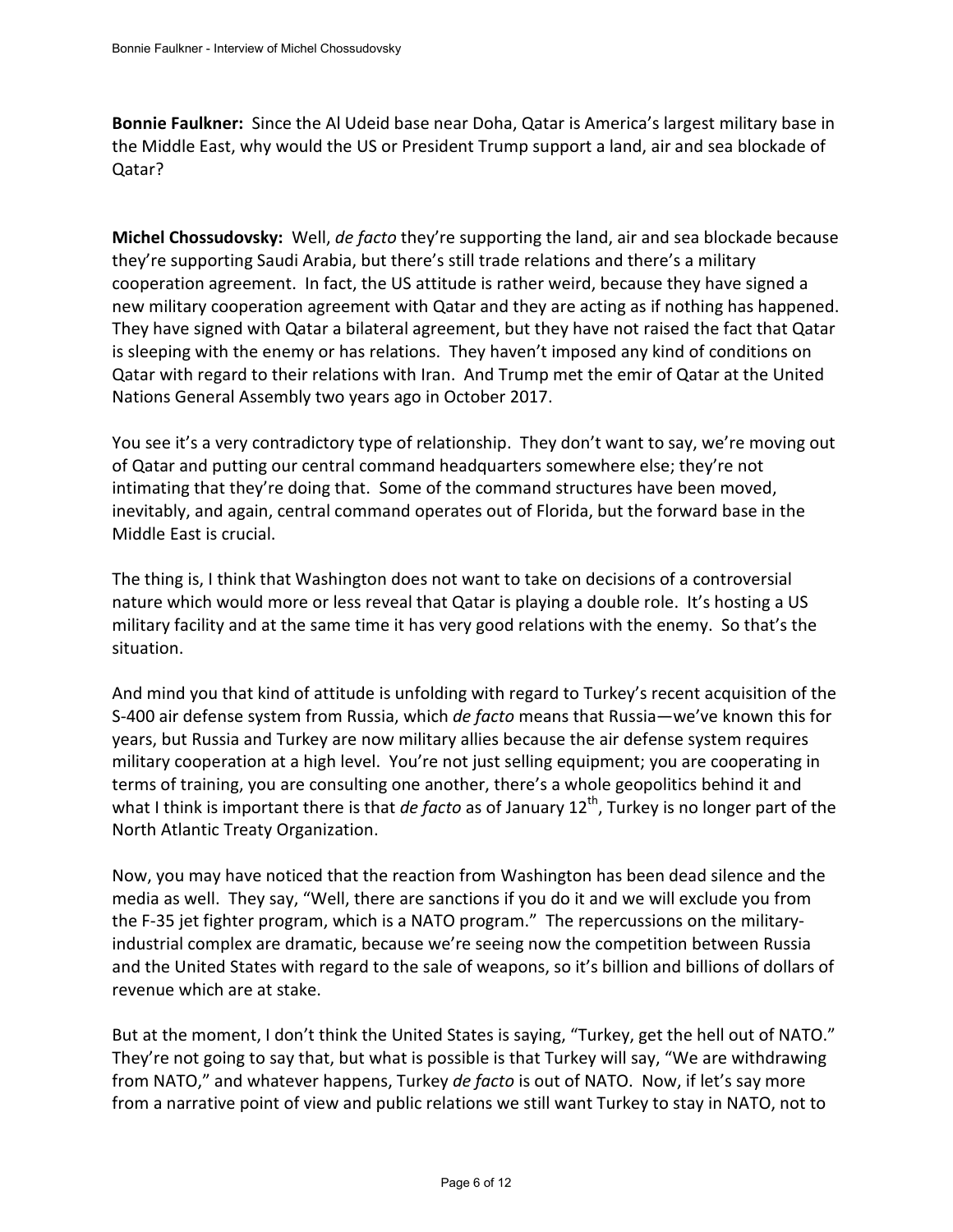disrupt, but eventually that's going to come up. And with Turkey's withdrawal from NATO inevitably it will have repercussions and other member states might choose to withdraw from the North Atlantic Treaty Organization. It's what we call NATO exit, not to be confused with Brexit.

**Bonnie Faulkner:** You write that the US, Israel, Turkey triple alliance is now a new triple entente between Turkey, Iran and Russia. This sounds like a very major shift in geopolitical alliances, which you've just been starting to describe. What were the major forces driving this shift?

**Michel Chossudovsky:** Back in the '90s there was an alliance between Israel and Turkey. It was a bilateral alliance, and it was a very close alliance between Turkey and Israel. Now, without going into the details, that alliance collapsed, and it also collapsed in relation to the actions of Israel against the Palestinian solidarity movement, and remember the *Mavi Marmara* boat, which was attacked by IDF forces. But it would appear that that alliance is dead, the bilateral relationship between Israel and Turkey.

And the bilateral relationship between the United States and Turkey is still there, but it's also in a crisis situation, and the tripartite alliance Israel/Turkey/US or US/Israel/Turkey was really based on two separate bilateral agreements. But it's certainly relevant now that that alliance between Turkey and Israel was very crucial inasmuch as it was also directed against Syria. It was directed against Syria and it was directed against Iran, and there was exchange of intelligence, so on and so forth. So there we have another element.

Let's say we're talking about a war on Iran, of course, Israel is obviously a major partner of the United States and NATO in that project. But there's another element in US-Israeli relations. In effect Israel also has an unspoken and unofficial alliance with the Russian Federation, and we've seen this evolving, where Netanyahu has a personal relationship with Putin. I'm not passing any judgments; this is simply very factual. We have to understand they have a close personal relationship. We must also understand that many of the senior officers of the armed forces are from the former Soviet Union; they have families in the Russian Federation. So that there's a tacit bilateral relationship between Israel and Russia which has developed over a number of years, which means that if there's any kind of military involvement of Israel directed against Iran, which is an ally of Russia, there may be consultations to that effect. There may be consultations at that very high level of the military and intelligence establishment of those two countries. And now, just a few weeks back, the national security advisors of the US, Israel and Russia met in Jerusalem. Despite all the conflict which exists between US and Russia, the National Security Advisors had friendly conversations. But I think what was more important were the friendly conversations between Israel and Russia.

So again, alliances historically are built between sovereign countries, but there is what we would describe as cross-cutting coalitions. Cross-cutting coalitions means that you are allied with countries which are allied with your enemies. So Russia has a cross-cutting coalition with Israel and Israel has an alliance with the United States and with NATO. In other words, the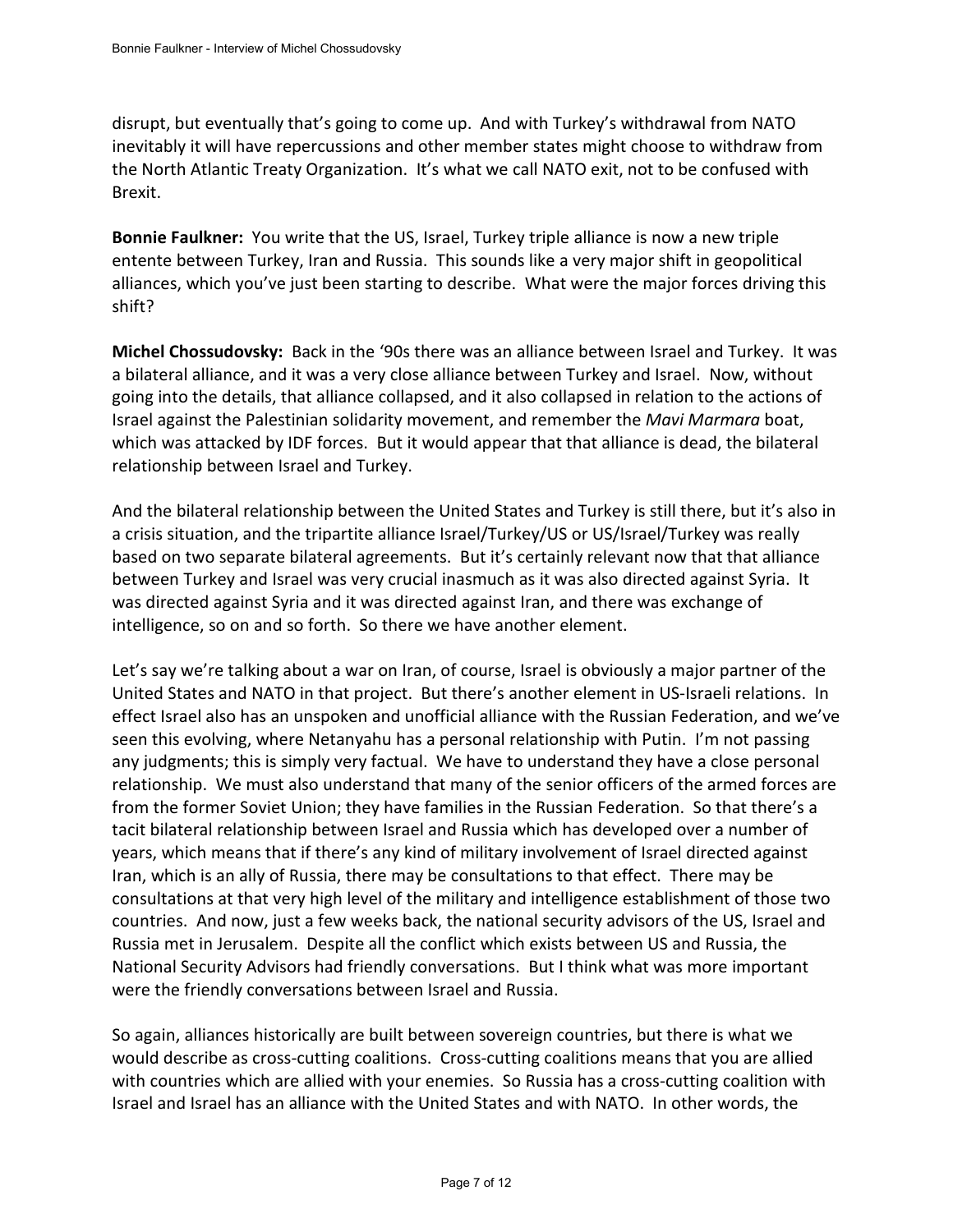Russian foreign policy has been extremely astute in building these alliances, and so has China for that matter.

**Bonnie Faulkner:** You have written that Israel and Turkey were close partners with the US in planned aerial attacks on Iran since 2005. If Turkey is now *de facto* exiting NATO and this alliance between Turkey and Israel is defunct then it seems that these 2005 plans to attack Iran are also defunct.

**Michel Chossudovsky:** They are absolutely defunct; yes, they are. Turkey is not going to participate in any kind of aerial attacks on Iran because it has a military cooperation agreement with Iran. It's as simple as that. Well, I'm not sure at what level. And then I personally don't think that Israel is the staunch partner that it was back in 2005. I'm saying staunch partner of the United States. I recall during the Bush administration Dick Chaney intimated, "Well, we'll let Israel do it for us," so that they were inciting Israel to actually bomb Iran, with of course a selected target, and then it would be presented as an initiative of Israel, with Washington saying, "Well, you know, they did it for us, but we didn't really ask them to do it." I recall the statements of Dick Chaney at the time. But I don't think that despite the anti-Iran rhetoric in Israel or by Israeli leaders including Netanyahu, I don't think that Israel under any circumstances would take the first step in an action against Iran.

And as far as a broader operation involving allies, I don't think that that will occur. There is an alliance between Israel and Saudi Arabia, which was really built by the United States, and the United States thinks that they can have Israel and Saudi Arabia attack Iran on their behalf. I don't think either as a result of the unspoken alliance between Israel and the Russia Federation, that if there were a war on Iran, that Iran would attack Israel. They will attack US facilities in the Persian Gulf, that is clear—which is just across the Persian Gulf, it's a very short distance. Unless, of course, Israel is directly involved in aerial bombings, which I think will not happen.

To get back to the Pentagon agenda, right now, as I mentioned earlier, it's very unlikely that an all-out war can be called for, sort of a blitzkrieg similar to that of Iraq or Afghanistan or Vietnam. That is out of the question. But what is more likely is a continuation of extreme sanctions as well as other actions and the possibility of what the Pentagon calls a bloody-nose operation, which means they will go in and bomb certain targets in Iran, which may be the nuclear facilities. That is certainly on the drawing board of the Pentagon right now, but even that, I doubt that they would . . . well, there are always mistakes and there are people like Pompeo and Bolton who don't understand or have a limited understanding of military issues. I don't think that that would take place because Iran would immediately start bombing the facilities of the United States in Kuwait and the Persian Gulf. It's practically next door and, well of course, that would lead to escalation inevitably.

I think what we have to understand now is that mistakes often are the determinants of history. We can't exclude the fact that Pompeo or Bolton or Trump might say, "Well, let's go with it and bomb them" or select a particular target. That's always a possibility, because they have the decision-making powers and they don't necessarily understand the consequences, or they don't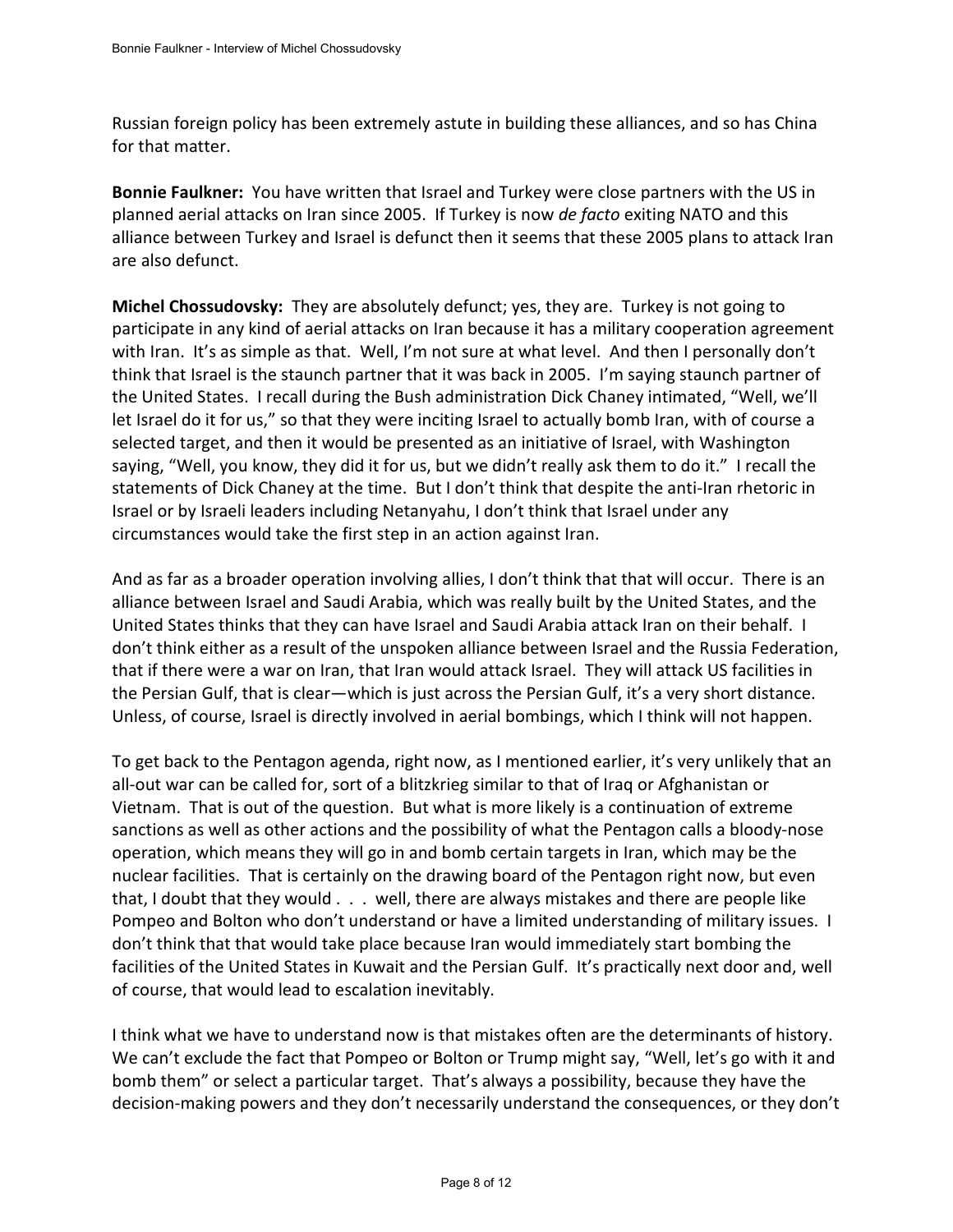care. But if they submit it to the US military hierarchy and even to intelligence personnel, I think the consensus would be that that's a suicide operation, because you won't win that type of war. We've seen how the US has failed in Northern Syria, for instance. It's failed in Yemen.

I think one avenue that the US is contemplating right now is more of a sort of support channeled to terrorist organizations including the MEK, the **MKULTRA** Mujahedin organization of Iran, which is a terrorist entity. That I think is something which they're contemplating.

**Bonnie Faulkner:** What about the reported July 2016 attempted coup d'état against Turkish President Erdogan? There were also widespread reports that it was the Russian Federation that tipped off Erdogan in time for him to flee his vacation residence. Assuming that this coup was real and that the US was indeed behind it, wouldn't this event be enough to turn Erdogan against the US and toward Russia? And why would the US have wanted to get rid of Erdogan?

**Michel Chossudovsky:** Well, I think certainly that Turkish coup d'état attempt in July 2016 pointed to a major turning point. It led to a realignment of alliances almost immediately. We recall that prior to that coup there was a very strained relationship between Turkey and Russia, and the fact that Turkey was facilitating the entry of war ships into the Black Sea. And in the wake of that coup Erdogan, first of all, I think did in fact decide to curtail Turkey's relations with the United States. There's no doubt about that. It's been done rather gradually, but without getting into the details of what happened, I certainly think, yes, that was a watershed. And President Erdogan did intimate that the United States was complicit in the coup. He did make that statement. That was related to this personality Fethullah Gülen, who was allegedly behind the failed coup. But quite as you suggest, I think that this was the beginning of—well, we're talking about a period of approximately three years; that was on the 15<sup>th</sup> of July, so that's this week. So in a matter of three years the structure of alliances has evolved.

**Bonnie Faulkner:** Exactly, and it's interesting that if in fact it was Russia that tipped off Erdogan about the coup . . . Turkey had already shot down a Russian jet over Syria, so if Putin was behind tipping off Erdogan, that was a pretty smart move on his part, don't you think?

**Michel Chossudovsky:** I think that Putin is a very astute diplomat with a background in intelligence. He has managed to establish good personal relations with a number of leaders including Erdogan. I don't see Turkey, even if there's some kind of coup by the United States, I don't see that necessarily leading to a shift in geopolitical alliances. I mean, Turkey has been an ally of the United States from the beginning of the Cold War, but this, again, 2016 marks I think the beginning of a new structure of alliances.

And note there's a lot more to that. Just recently, President Erdogan was in consultation with leaders of former Soviet republics. Of course, there's an agenda there in Central Asia and then also now Turkey is a dialogue partner of the SCO, the Shanghai Cooperation Organization. Now the Shanghai Cooperation Organization is essentially dominated by two major countries, China and Russia, and then you have the former Soviet republics. But now, there are a number of countries which are either partners or observers, and it's really evolving towards a shift in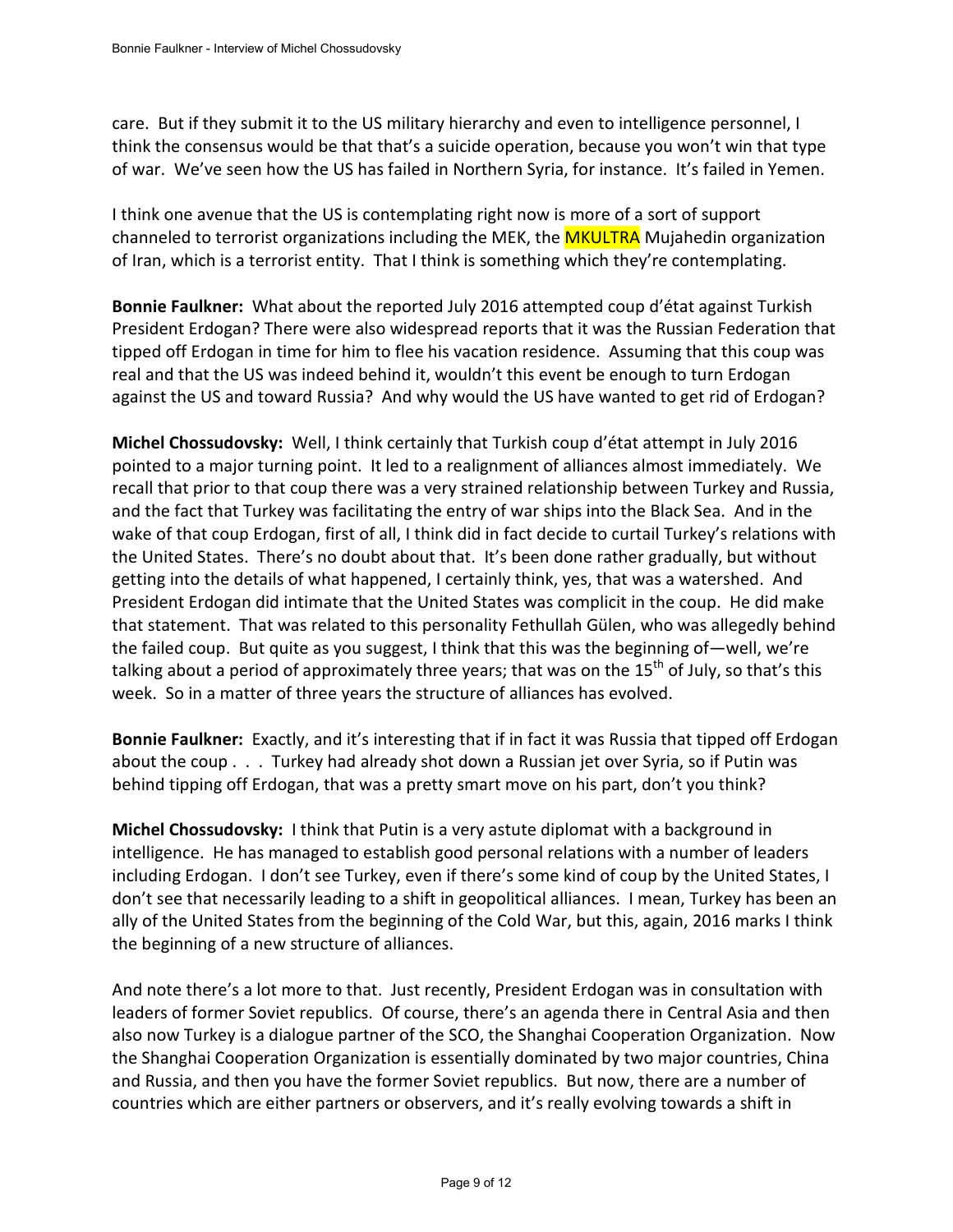alliances. They don't declare themselves as a military alliance, but *de facto* they are. The SCO has members from different countries and then there are military agreements, but they're not officially part of the SCO.

Now, Pakistan is a full member of the SCO. India is also a full member, which means that if there are conflicts between India and Pakistan, they have to be monitored under the auspices of the SCO; that's one of their rules. So that again, both China and Russia now have an inroad into South Asia. Well, as it stands the Modi government in India is building or renewing its alliance with the United States, but that alliance with the United States is very fragile, because if there's a change of government in India it may in fact take on a different course. And they are building a military alliance with the United States while at the same time being a full member of the SCO.

So it's much, much broader. The structure of alliances is collapsing. What is unfolding is new avenues of trade investment, of course China's Belt and Road and different alignments of many countries which are moving away from the West and establishing or inserting themselves into this Eurasian project. I think that again if Turkey withdraws from NATO further changes will occur within the European landscape with countries possibly withdrawing from the North Atlantic Treaty Organization.

**Bonnie Faulkner:** In your article, *As Russian Missiles Arrive In Turkey, Erdogan Crosses a Rubicon*, you write that, "Turkey's de facto exit from NATO points to an historical shift in the structure of military alliances, which could potentially contribute to weakening US hegemony in the Middle East as well as creating conditions which could lead to a break-up of the North Atlantic Treaty Organization, NATO." How important to the survival of NATO is Turkey?

**Michel Chossudovsky:** Well, It's very important because Turkey is, after the United States, the NATO heavyweight. Its conventional forces are significant even when compared to countries like Germany and France and Britain. They have the largest conventional forces of the North Atlantic Treaty Organization. If NATO is to be involved in a US-led war in the Middle East, the only NATO member state which has a foot in the Middle East is Turkey. And consequently, I'm saying again, it is very difficult for the United States to build a cohesive alliance directed against Iran without Turkey within the NATO structure.

If we compare NATO's posture with regard to Russia in Eastern Europe, it's much more cohesive and the discourse is more cohesive, but that could crack as well. Within NATO there is a sort of a consensus but it's a propaganda initiative, in fact, because we are persistently told that Russia is going to invade the European Union. People are led to believe that they have to defend the European Union against Russian aggression. But that discourse is far more cohesive within the European landscape than it is within the Middle East landscape. The US is relying on its partners in the European Union, particularly Germany and France, and Britain as well, but Britain is in turmoil at present. As far as building a set of alliances with regard to the Middle East, they are in a bind. And they are in a bind because Turkey is sleeping with the enemy, and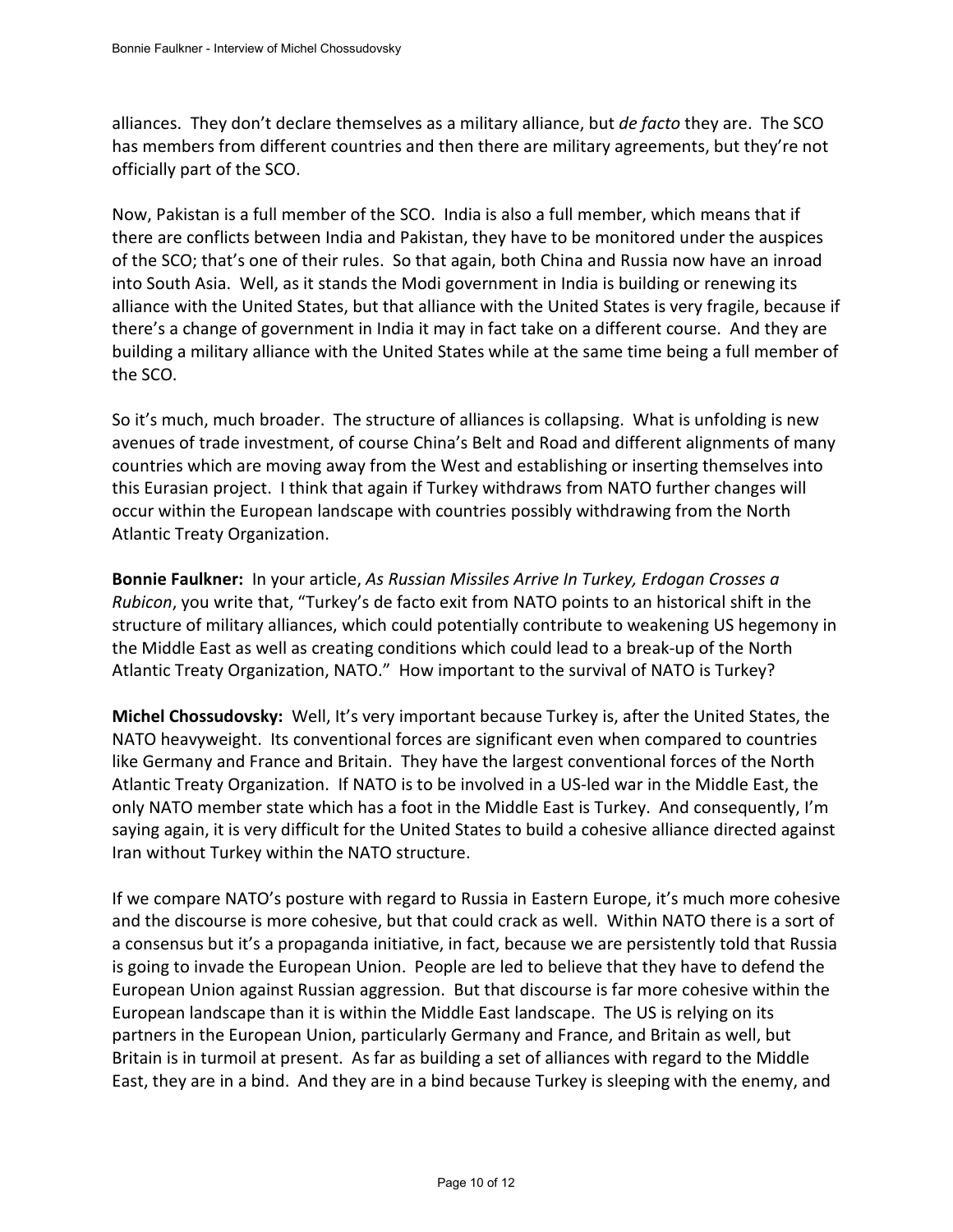members of the Gulf Cooperation Council are also sleeping with the enemy, and Pakistan is sleeping with the enemy. So there we are.

**Bonnie Faulkner:** Did we ever have any understanding of why the United States wanted to depose Erdogan? I never understood that.

**Michel Chossudovsky:** Let me go back a little bit. This goes back quite a number of years. The United States had envisaged a redefinition of the borders of the Middle East. It was called the New Middle East. And they had established a map, which essentially provided the structure of what the Middle East should look like. This map I think was first published . . . well, it was more than ten years ago; it was in 2006. It was a map by Lieutenant Colonel Ralph Peters, but it was published in the Armed Forces Journal, it was presented in the National War Academy, it was used for teaching purposes. And apparently what happened is that this was also used in NATO workshops of, we're talking about military doctrine, because this map essentially carves Turkey into half. It has Turkey and then it has a free Kurdistan and the free Kurdistan is made up of Kurds from Iraq, Turkey, and Iran. So they've created a new country.

The US project was ultimately to Balkanize the Middle East into smaller countries, a bit what they did in the Balkans, so that you had an Arab Shia state, the Sunni state, the free Kurdistan, the Islamic Sacred State of Saudi Arabia and so on. That map is well known in military circles and it's been analyzed.

But essentially Turkey's resentment in relation to the United States is that essentially they want to carve up Turkey. And Erdogan's project is the Greater Ottoman; it's an extension of Turkish influence beyond Turkish borders and it certainly would not accept any carving up of the national territory of Turkey. In fact, if you look at that map—that was the US war academy map—they cut it in half.

So that's the background. They were privy to the fact that there were documents which pointed to America's intent to ultimately carve up Turkey, in the same way as they carved Yugoslavia. I understood that at one point that that map was brought to the consideration of members or the staff of NATO, and the Turkish delegation to that venue walked out when they saw the map. They were absolutely, they were very offended.

**Bonnie Faulkner:** Michel Chossudovsky, thank you so much.

**Michel Chossudovsky:** Thank you. Delighted. Thank you very much.

I've been speaking with Michel Chossudovsky. Today's show has been: **US Foreign Policy in Shambles – NATO and the Middle East.** Michel Chossudovsky is the Founder, Director and Editor of the Center for Research on Globalization, based in Montreal, Québec. The Global Research website, globalresearch.ca, publishes news articles, commentary, background research and analysis. Michel Chossudovsky is the author of eleven books including The